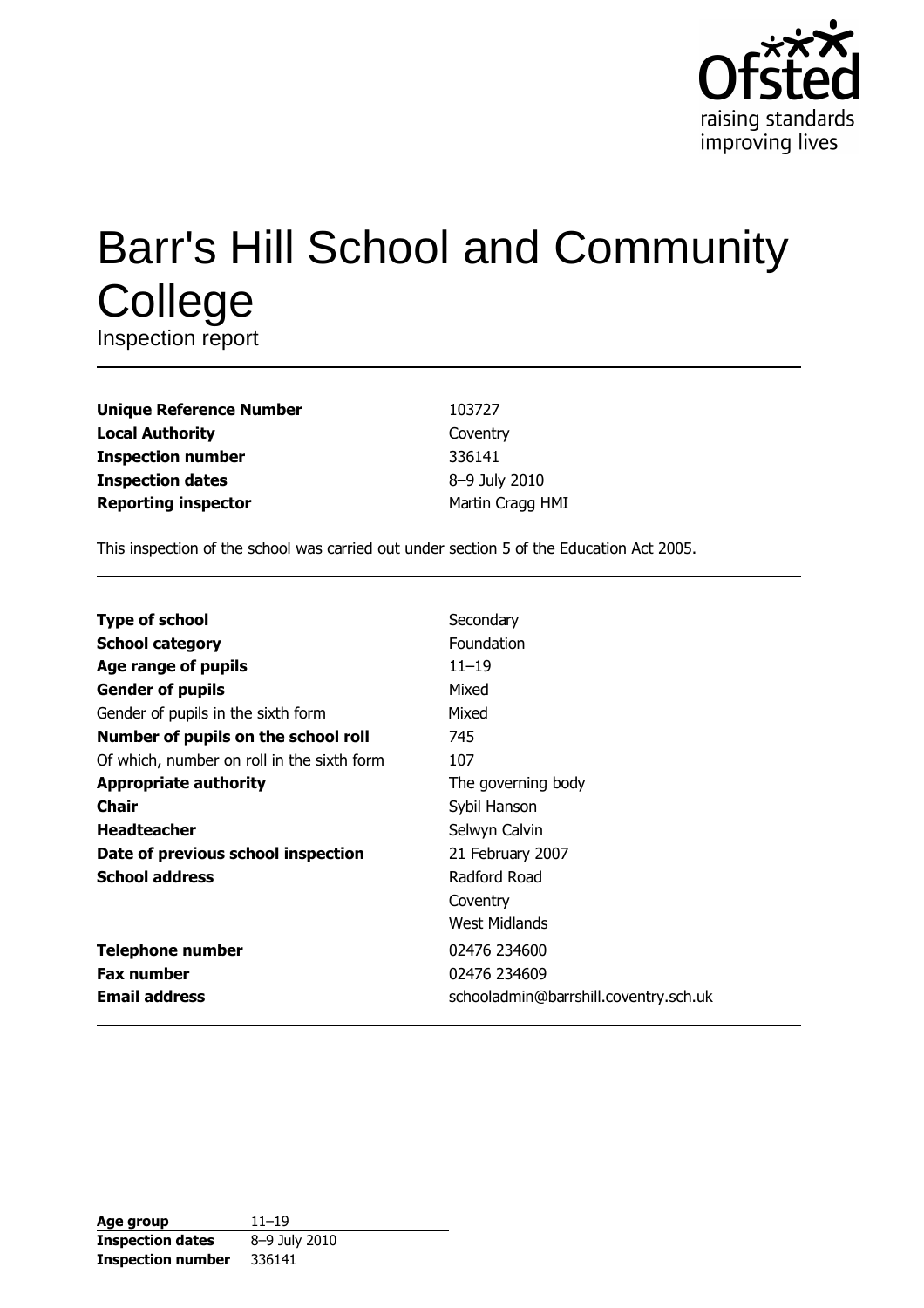The Office for Standards in Education, Children's Services and Skills (Ofsted) regulates and inspects to achieve excellence in the care of children and young people, and in education and skills for learners of all ages. It regulates and inspects childcare and children's social care, and inspects the Children and Family Court Advisory Support Service (Cafcass), schools, colleges, initial teacher training, work-based learning and skills training, adult and community learning, and education and training in prisons and other secure establishments. It rates council children's services, and inspects services for looked after children, safequarding and child protection.

Further copies of this report are obtainable from the school. Under the Education Act 2005, the school must provide a copy of this report free of charge to certain categories of people. A charge not exceeding the full cost of reproduction may be made for any other copies supplied.

If you would like a copy of this document in a different format, such as large print or Braille, please telephone 08456 404045, or email enquiries@ofsted.gov.uk.

You may copy all or parts of this document for non-commercial educational purposes, as long as you give details of the source and date of publication and do not alter the documentation in any way.

Royal Exchange Buildings St Ann's Square Manchester M2 7LA T: 08456 404045 Textphone: 0161 618 8524 E: enquiries@ofsted.gov.uk W: www.ofsted.gov.uk © Crown copyright 2010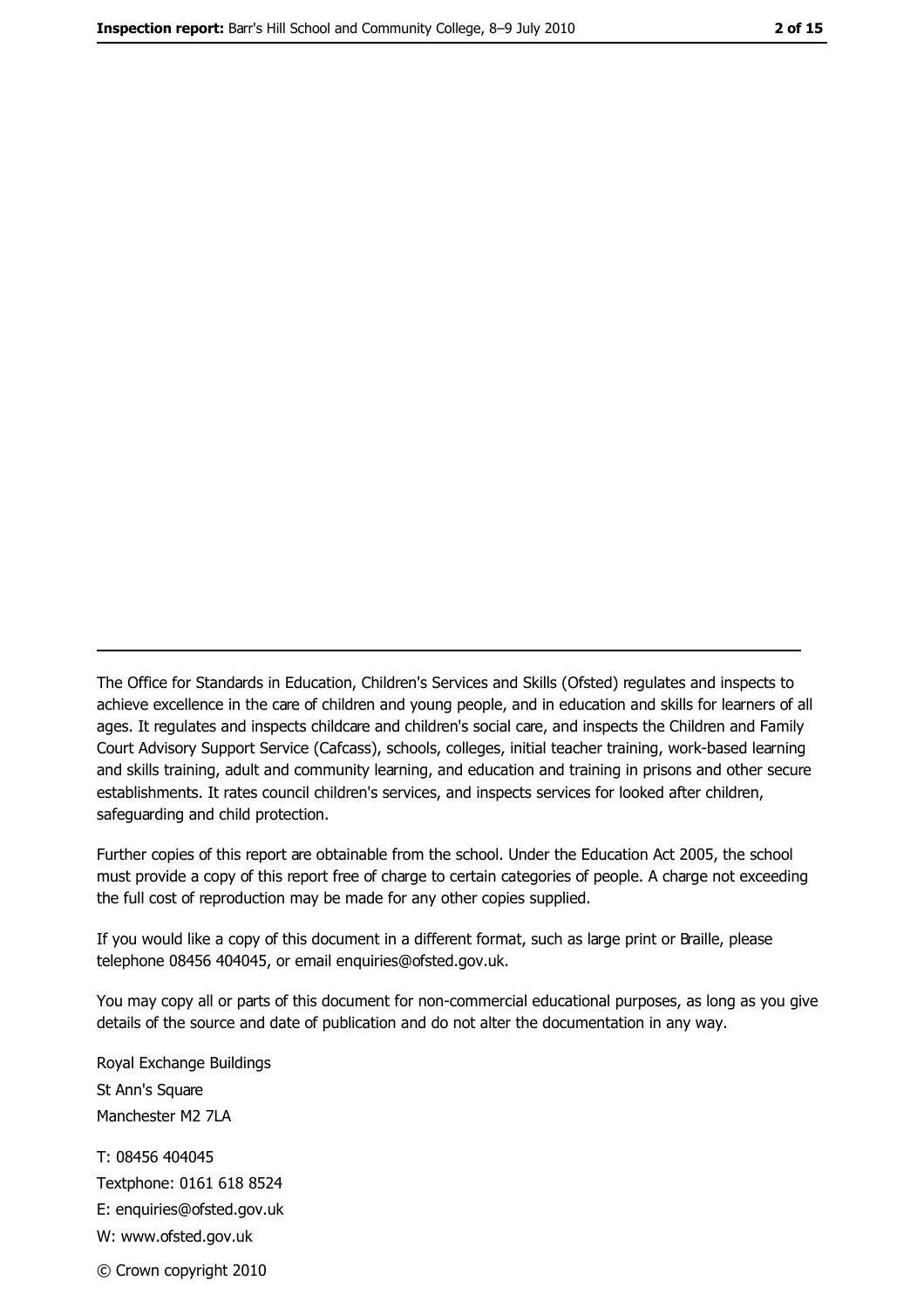# **Introduction**

This inspection was carried out by one of Her Majesty's Inspectors and three additional inspectors. Inspectors observed 30 lessons involving 30 teachers. They held meetings with groups of students, governors and staff. They observed the school's work, and looked at the school's assessment, attendance and exclusion data, its improvement plan, governors' policies and minutes of meetings, and a range of other school documentation. They considered 178 parental, 95 student and 26 staff questionnaires.

The inspection team reviewed many aspects of the school's work. It looked in detail at the following:

- students' learning and progress, especially in English and mathematics  $\blacksquare$
- the effectiveness of teaching and use of assessment to improve achievement  $\blacksquare$
- the impact of the school's specialist status and partnerships  $\blacksquare$
- the effectiveness of the school's provision for its most vulnerable students  $\blacksquare$
- the impact of senior and middle leaders in monitoring performance, evaluating  $\blacksquare$ progress and taking action to secure improvement.

# **Information about the school**

The school is smaller than average but growing annually. The proportion of students known to be eligible for free school meals is high. Around half of the students are from minority ethnic backgrounds and over a third speak English as an additional language. Just under half of the students have special educational needs and/or disabilities, and the proportion with a statement of special educational need is high. The school has a designated speech and language unit. The proportion of students who join or leave the school during the year is well above average. The school has specialist status in engineering and is part of a local federation of schools delivering sixth form education. It has Extended School status and is a Trust School.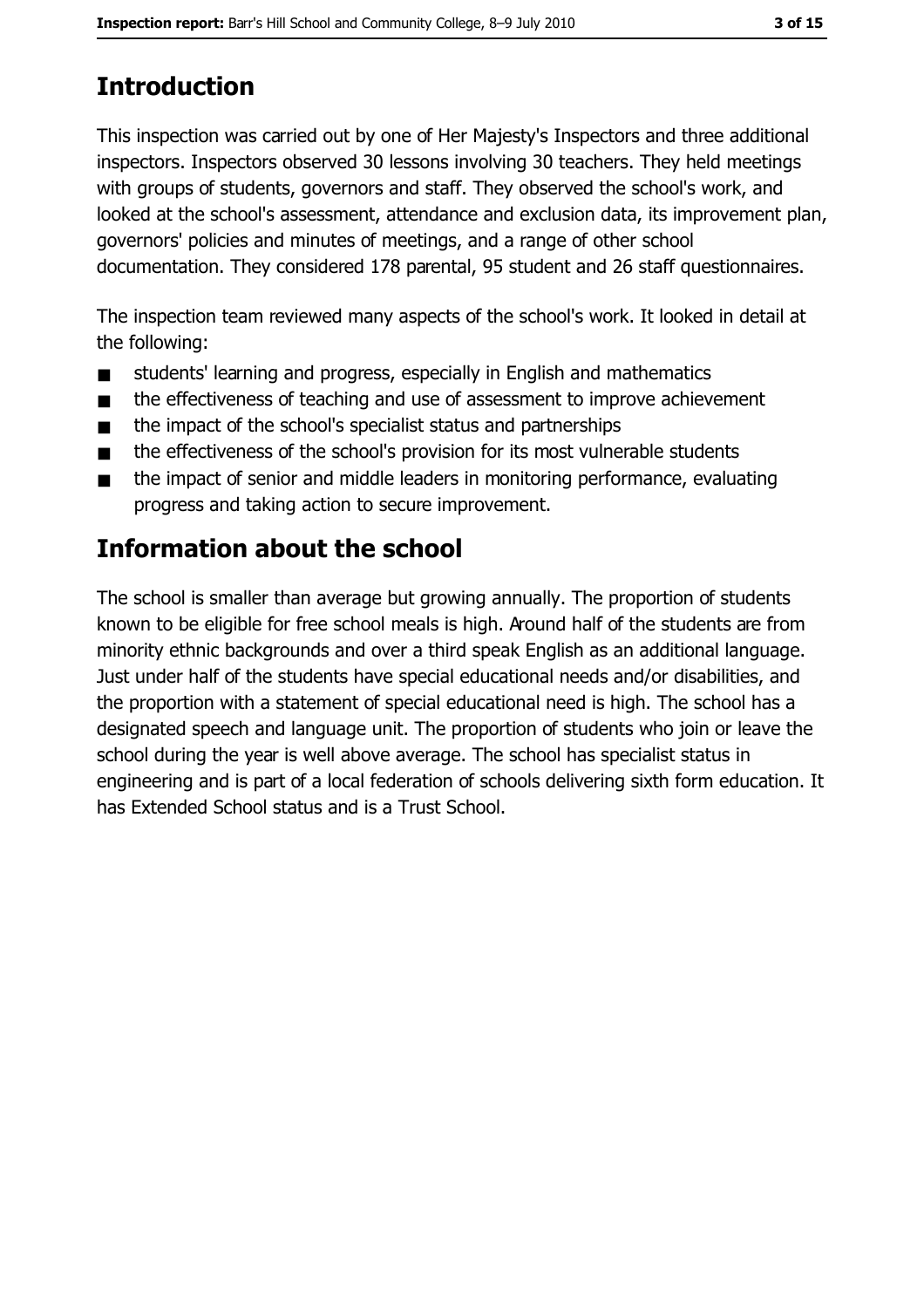# **Inspection judgements**

# Overall effectiveness: how good is the school?

## The school's capacity for sustained improvement

# **Main findings**

This is a satisfactory and improving school which has many good features. Students and their parents agree that it is a safe place where relationships are very good, contributing to a positive environment for learning. There is an outstanding sense of cohesion in the school community and students value each others' different cultural heritage, faith and values. The school caters well for students from a wide range of backgrounds and with complex needs. Staff know individual students well and provide specific support, including very good additional advice and assistance through its Extended School role. Students behave well around the school and in lessons. Their attendance is above average. Their progress is closely monitored and there are effective programmes to support them personally and in their work. The curriculum is broad and benefits from good partnerships with local schools and a further education college. The school's specialism in engineering has widened the range of courses available and is increasingly contributing to learning in other subjects and through themed days and weeks.

As a result of well-focused monitoring of assessment data and effective intervention with students, attainment, whilst below average, is improving. In 2009, some indicators were broadly average but the proportion of students achieving five higher GCSE grades including English and mathematics, although it met the National Challenge Target, remained well below average. Although school tracking data for the current Year 11 shows further improvement in 2010, it is still an area for development. Nevertheless, students make good progress from low starting points. In lessons, they want to do well and work enthusiastically, especially when engaged in practical activities or challenged to resolve problems. However, this is not yet the case in all lessons and, while many teachers consolidate students' literacy and numeracy skills where possible, a few miss these opportunities to enhance students' understanding. Teaching overall is good but the use of assessment varies too much. In the best lessons, teachers assess students' progress and adjust work accordingly. They ensure that students have regular opportunities to apply their skills and to think independently. Their marking of students' work is detailed and gives good guidance on how to improve. However, this is not yet consistently the case for all teachers.

The school's capacity for sustained improvement is good because the new headteacher and senior leaders set a clear direction for the school. They know the school's strengths and evaluate its performance accurately. They identify key areas for improvement and take effective action, for example, to broaden the curriculum and close the gap in attainment on the average nationally. Middle leaders drive improvement but, although they review provision and performance accurately, this process is not yet sufficiently systematic. The school makes very good use of partnerships to broaden opportunities

| 3 |  |
|---|--|
| フ |  |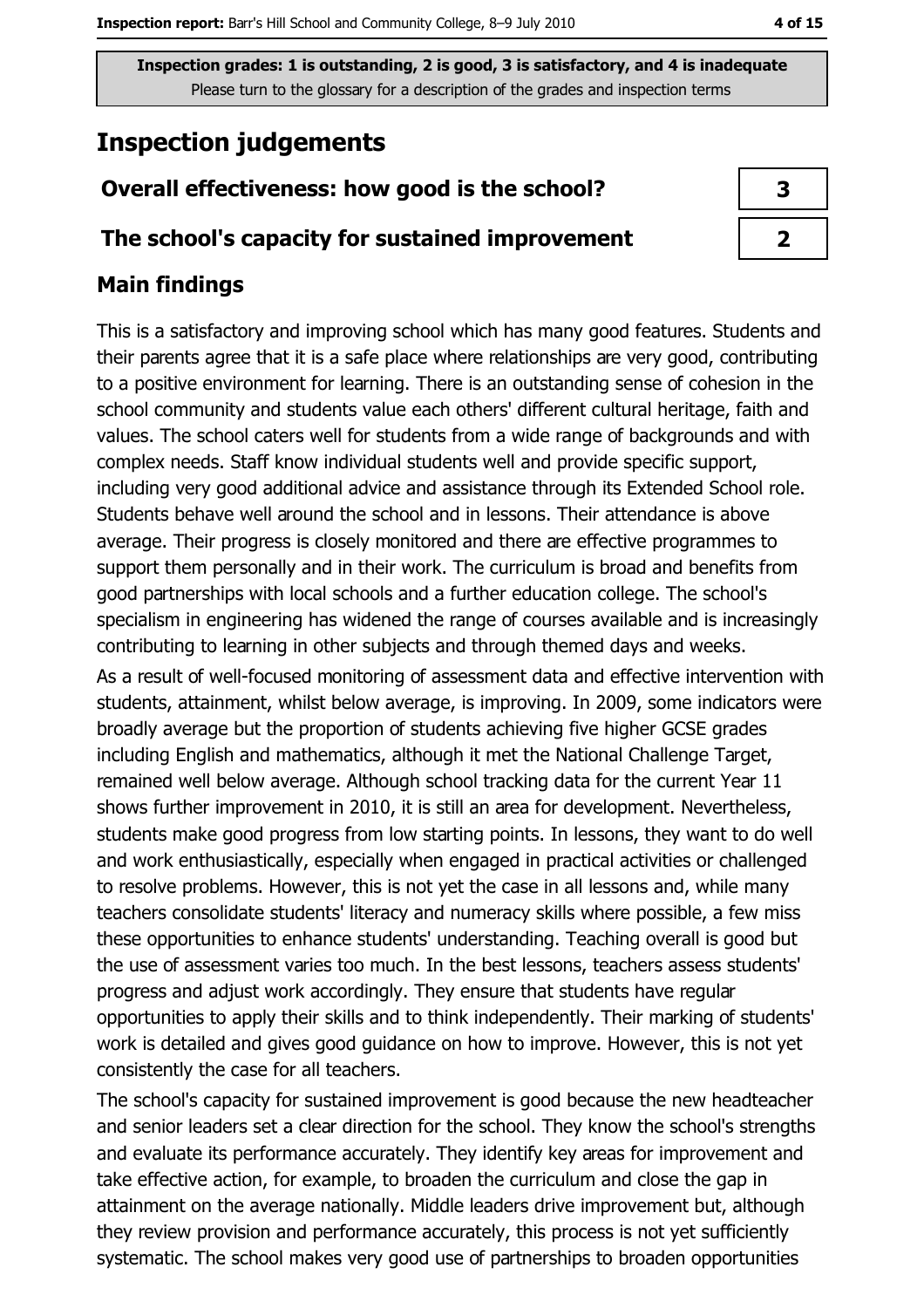for students and to raise achievement. The new senior team has achieved substantial advances in a short period of time.

## What does the school need to do to improve further?

- Further improve attainment by:  $\blacksquare$ 
	- developing and consolidating students' literacy and numeracy skills across the curriculum
	- increasing the proportion of students who achieve a higher GCSE grade in both English and mathematics
	- building students' capacity to apply their skills, think independently and solve  $\equiv$ problems effectively in lessons.
- Improve the use of assessment to raise achievement by ensuring that all teachers:  $\blacksquare$ 
	- assess students' progress during lessons to match work more closely to their needs and understanding
	- mark students' work regularly and provide constructive feedback to them on how to improve further.
- Develop middle leaders' role in systematic and rigorous monitoring and evaluation  $\blacksquare$ of provision and performance.
- About 40% of the schools whose overall effectiveness is judged satisfactory may  $\blacksquare$ receive a monitoring visit by an Ofsted inspector before their next section 5 inspection.

# **Outcomes for individuals and groups of pupils**

Students' attainment on entry is well below average and standards are further affected by high student mobility. Students make good progress overall, though slightly slower in English and mathematics than in other subjects. Those known to be eligible for free school meals and those with special educational needs and/or disabilities, including those students with speech and language difficulties, do particularly well in relation to their start points. Students who speak English as an additional language also made good progress. The school's assessment information for the current Year 11 indicates significant improvement in the proportion on track to achieve five or more higher passes at GCSE. They are on course to exceed the challenging targets set for them. In the lessons observed, students made generally good progress. They show interest in and enjoy their work, especially where teachers make learning active. They mostly listen well and follow instructions, for example when undertaking experiments in science. They work well in pairs and small groups, cooperating on practical tasks. They work independently and can apply their skills and knowledge, although in some lessons, teachers do not provide sufficient opportunities for students to try out their understanding.

Students feel safe in school. They say that bullying, including racist behaviour, is rare and is dealt with effectively. Students have confidence in adults. They know their

 $\overline{\mathbf{3}}$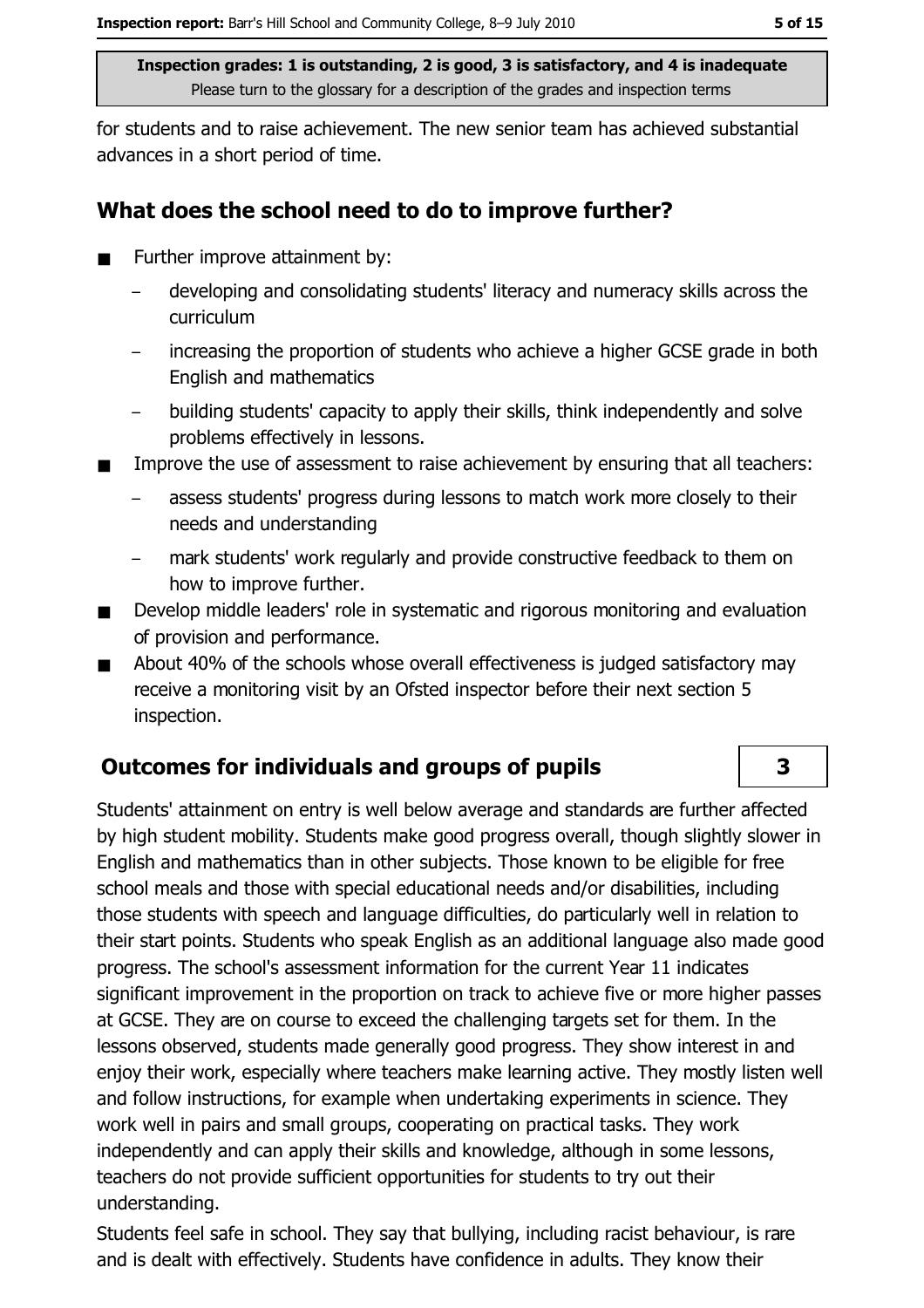concerns will be heard and appropriate action taken. Behaviour in lessons and around the school is good. Students respond to effective teaching and value the rewards system which recognises good work and behaviour. They know well the principles of a healthy life-style. A significant number take part in the wide range of physical activities that are available. Many students take responsibility as 'buddies', learning support ambassadors, sports leaders and school councillors. They regularly take part in a variety of community projects such as Youth Fair Trade, and Peace conferences, promoted through the extended schools service. Students' attendance is above average with persistent absence declining. Good team-work and positive attitudes, supported by effective careers advice, enhance students' future economic well-being although literacy and numeracy skills remain low for some. A strong spiritual awareness, based on the multi-ethnic nature of the school, underpins its ethos. Students reflect and empathise in a range of subjects and have good opportunities to observe the requirements of their faith. They know right from wrong and show concern for those who are disadvantaged.

These are the grades for pupils' outcomes

| Pupils' achievement and the extent to which they enjoy their learning                                                     |                         |  |
|---------------------------------------------------------------------------------------------------------------------------|-------------------------|--|
| Taking into account:<br>Pupils' attainment <sup>1</sup>                                                                   | 4                       |  |
| The quality of pupils' learning and their progress                                                                        | $\overline{2}$          |  |
| The quality of learning for pupils with special educational needs and/or<br>disabilities and their progress               | $\mathcal{P}$           |  |
| The extent to which pupils feel safe                                                                                      | $\overline{\mathbf{2}}$ |  |
| <b>Pupils' behaviour</b>                                                                                                  | $\overline{\mathbf{2}}$ |  |
| The extent to which pupils adopt healthy lifestyles                                                                       | $\overline{\mathbf{2}}$ |  |
| The extent to which pupils contribute to the school and wider community                                                   |                         |  |
| The extent to which pupils develop workplace and other skills that will<br>contribute to their future economic well-being |                         |  |
| Taking into account:<br>Pupils' attendance <sup>1</sup>                                                                   | $\overline{2}$          |  |
| The extent of pupils' spiritual, moral, social and cultural development                                                   | 2                       |  |

# How effective is the provision?

The grades for attainment and attendance are: 1 is high; 2 is above average; 3 is broadly average; and 4 is low.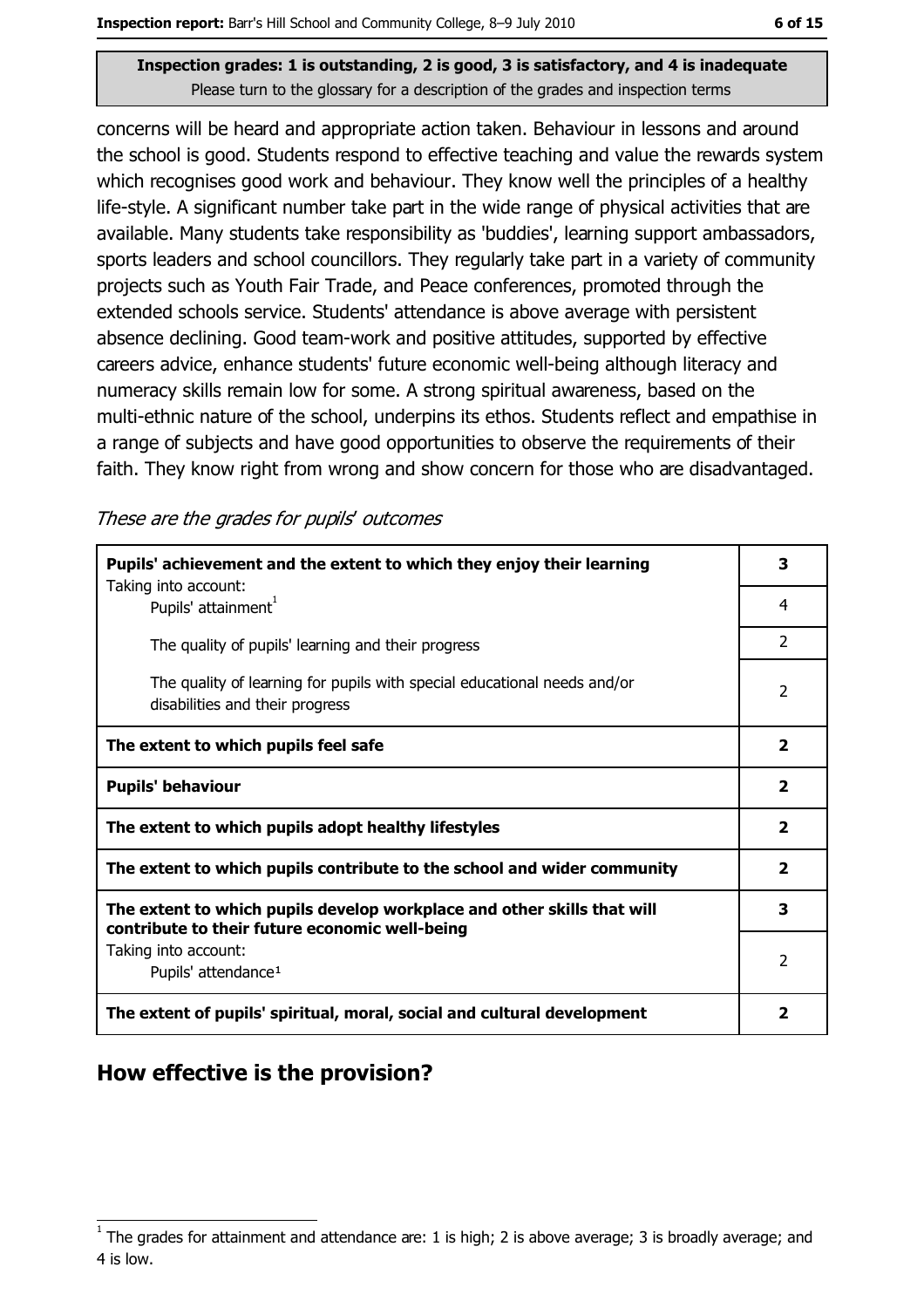The majority of teaching and learning is good and some is outstanding. In the better lessons, relationships are very good. Teachers use assessment effectively in their planning and during these lessons. Their lively starter activities gain students' interest and reviews of learning are well-focused. They challenge students to think and to solve problems, and students know their current level of performance and how to improve. In the satisfactory lessons, challenge was not consistently maintained at a high level and activities not always sufficiently practical. As a result students were sometimes too passive, and the pace dropped. Teachers' questioning was not always sufficiently demanding and did not enable them to adjust activities to meet students' needs.

The curriculum is broad and flexible with many opportunities for enrichment. It meets the needs of a wide range of students well, with good access to vocational and work-related courses. The school constantly reviews its provision and uses valuable partnership arrangements to enhance students' experiences and to raise achievement. Adiustments to courses and assessments have made significant improvements in attainment, for example the introduction of separate GCSE and BTEC science courses which led to above average results in 2009. Increasingly, students start GCSE and other examination courses in Year 9. The new engineering diploma course is successful. The inclusion of engineering-related topics and contexts into other subjects is developing. There is a good range of clubs, activities, trips and events which extend students' experiences.

Very good procedures ensure the smooth transfer of students from primary schools so that almost all, including those with special educational needs and/or disabilities, are familiar with their new environment. Staff work together well and involve external agencies very effectively to support students with a range of different needs. Teachers increasingly plan to take account of students' specific needs in their lessons although this currently varies in effectiveness. Students spoke warmly of the quality of advice they received about their future careers. Very few do not go on into employment, education or training at 16. Students who may be vulnerable are very well supported by staff, counsellors, a buddying system and the school nurse. Graduate mentors are provided as one of the benefits of links through Trust School status. Students joining the school during the school year are well-supported and appropriate intervention is put in place. Gifted and talented students are identified and given challenges through booster classes and university visits.

| The quality of teaching                                                                                    |   |
|------------------------------------------------------------------------------------------------------------|---|
| Taking into account:<br>The use of assessment to support learning                                          |   |
| The extent to which the curriculum meets pupils' needs, including, where<br>relevant, through partnerships | 2 |
| The effectiveness of care, guidance and support                                                            |   |

These are the grades for the quality of provision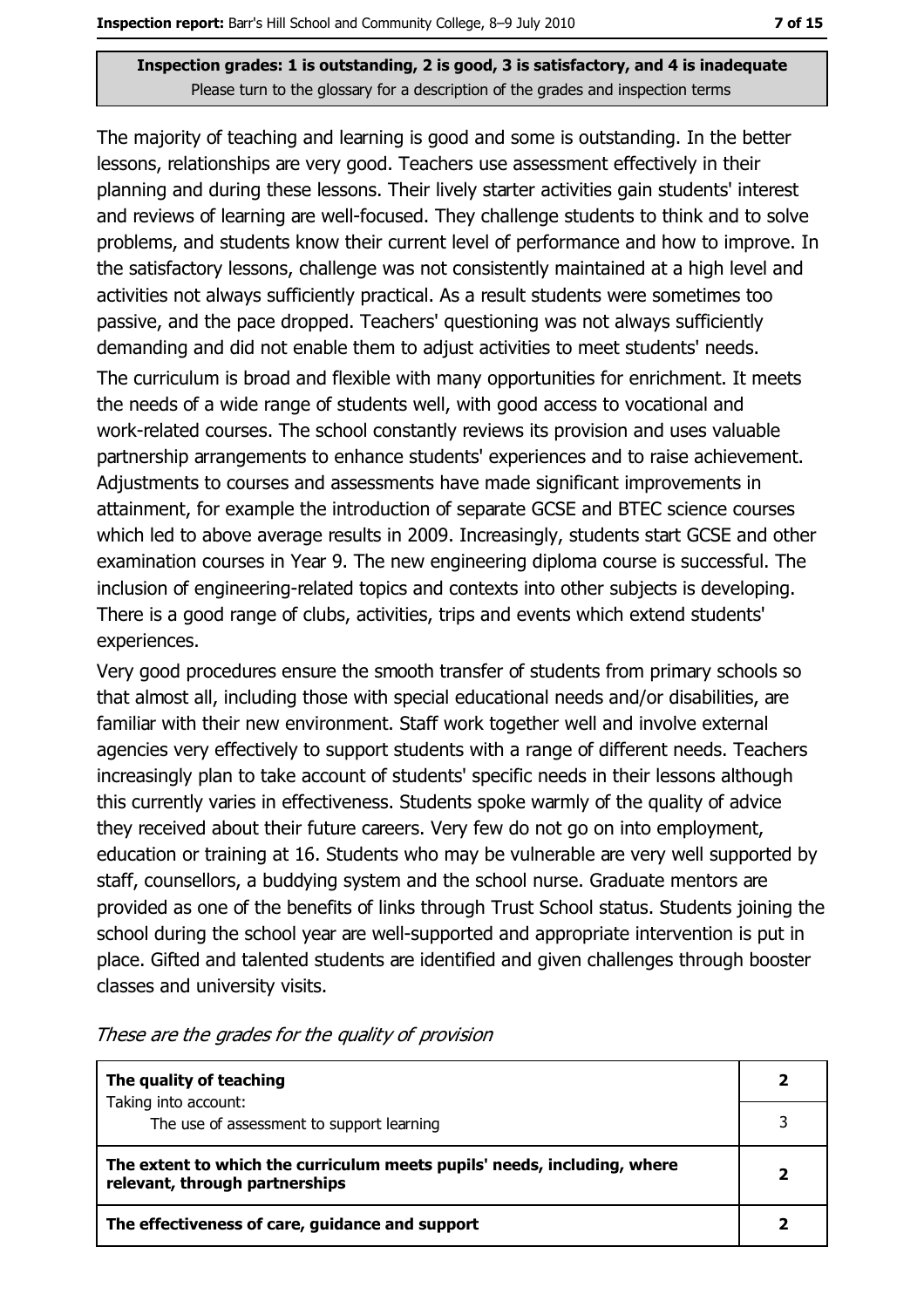## How effective are leadership and management?

The headteacher, supported by senior staff and governors, sets a clear vision for the school strongly focused on improving achievement and building students' confidence. The new senior team have rapidly analysed areas where improvement is needed and have taken prompt action in consultation with staff and students. They have an accurate understanding of the school's strengths and have developed a well-focused improvement plan which promotes high expectations. Middle leaders set a good example in implementing strategies for change. They increasingly monitor provision and evaluate progress but the systems regulating this process are still evolving. Staff are enthusiastic about recent initiatives and committed to doing their best for students. Adjustments to the curriculum and qualifications, linked to very effective support for students, have continued the recent trend of improvement in examination results. Students have exceeded the challenging targets set for them. As a result, there is good capacity to improve further.

Governors participate in the setting of the school's priorities and have a well-organised committee structure. They know the school's strengths and areas for development and increasingly gather first-hand evidence to hold the school to account. The school maintains very effective procedures for safeguarding students. Policies are clear and updated at regular intervals by the governing body. Rigorous procedures are employed to ensure that adults in regular contact with students are properly vetted and staff receive child protection training annually.

The school promotes equality of opportunity well and ensures fairness for all within its community. Students from a wide range of backgrounds make good progress and perform equally well in examinations. They respect each other and participate together socially and in activities. The school promotes community cohesion outstandingly well. It takes its role in the local community very seriously and has initiated a wide range of activities that support health, well-being and financial understanding. It contributes to national and international initiatives such as the 'Peace Jam'. The school's incisive evaluation of its context and its work to promote community cohesion has resulted in a range of activities being introduced, especially through its role as an extended school.

| The effectiveness of leadership and management in embedding ambition and<br>driving improvement                                                                     |   |  |
|---------------------------------------------------------------------------------------------------------------------------------------------------------------------|---|--|
| Taking into account:<br>The leadership and management of teaching and learning                                                                                      |   |  |
| The effectiveness of the governing body in challenging and supporting the<br>school so that weaknesses are tackled decisively and statutory responsibilities<br>met | 3 |  |
| The effectiveness of the school's engagement with parents and carers                                                                                                |   |  |
| The effectiveness of partnerships in promoting learning and well-being                                                                                              |   |  |

These are the grades for leadership and management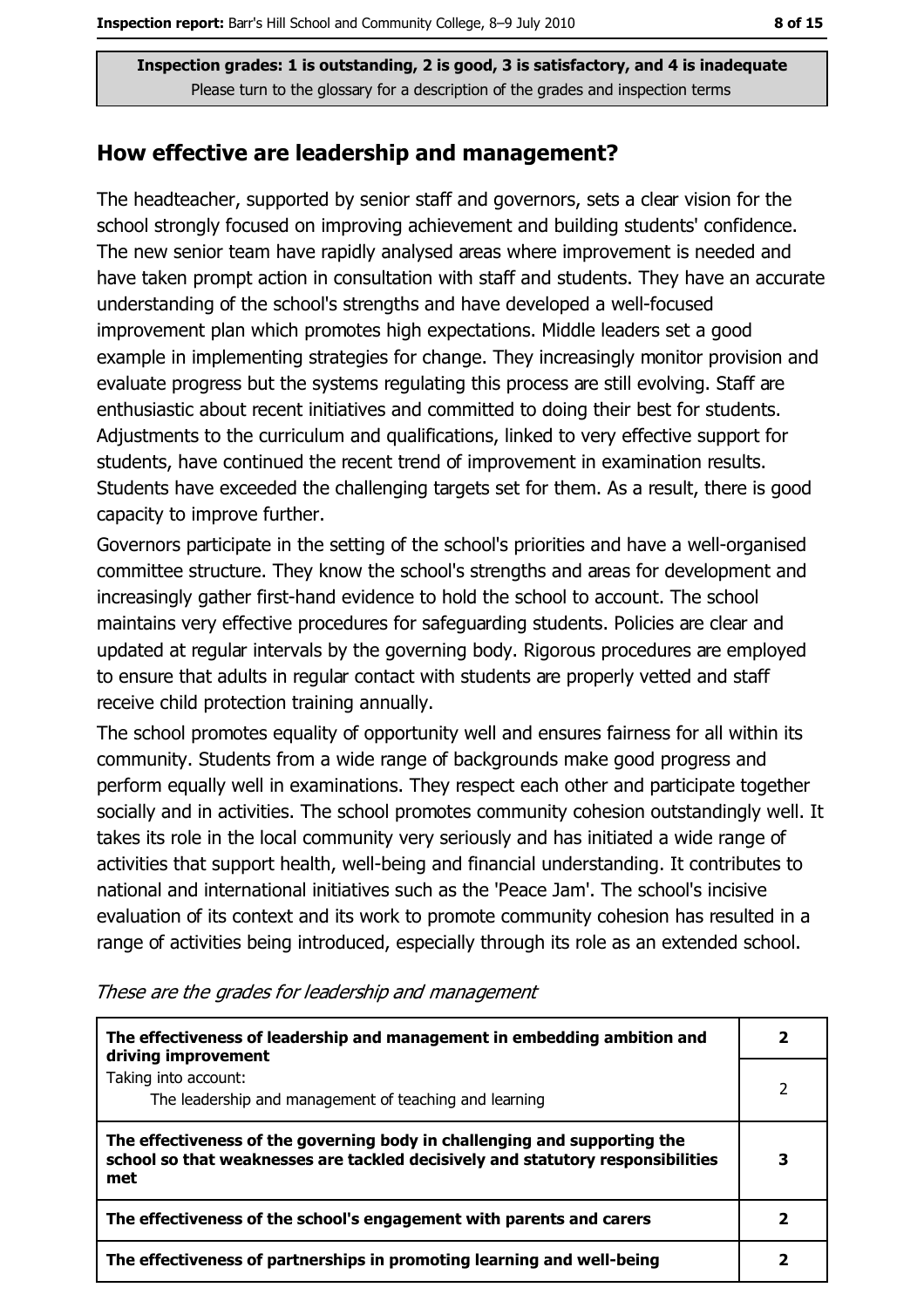| Inspection grades: 1 is outstanding, 2 is good, 3 is satisfactory, and 4 is inadequate |
|----------------------------------------------------------------------------------------|
| Please turn to the glossary for a description of the grades and inspection terms       |

| The effectiveness with which the school promotes equality of opportunity and<br>tackles discrimination | 2 |
|--------------------------------------------------------------------------------------------------------|---|
| The effectiveness of safeguarding procedures                                                           | 2 |
| The effectiveness with which the school promotes community cohesion                                    |   |
| The effectiveness with which the school deploys resources to achieve<br>value for money                | З |

## **Sixth form**

Most students make satisfactory progress and meet their targets from below average starting points. Some do well, especially in science subjects. Students speak positively of the good teaching and support which they receive. They benefit from a wide range of subject choices across the federation of schools, including vocational courses. Tutors monitor students' progress carefully and intervene promptly if there is any underachievement. Leadership roles have been adjusted recently and this has brought greater use of assessment information and stronger links with parents and the business community. However, many recent changes are yet to have a full impact on students' achievement.

These are the grades for the sixth form

| <b>Overall effectiveness of the sixth form</b>                  |  |
|-----------------------------------------------------------------|--|
| Taking into account:<br>Outcomes for students in the sixth form |  |
| The quality of provision in the sixth form                      |  |
| Leadership and management of the sixth form                     |  |

## **Views of parents and carers**

Most of the parents who returned questionnaires are positive about the work of the school. They particularly agree that the school keeps their children safe and many appreciated the support and quidance provided by staff. Some parents whose children have specific needs commented how much they valued the particular support provided for them. However, a small minority of parents did not feel that behaviour was dealt with effectively. Inspectors saw students behaving sensibly around the school with good relationships. In lessons behaviour was also good with any lack of concentration more often linked to teaching which did not give students the chance to work independently. Students generally felt that their learning was not disturbed on a regular basis by the behaviour of others. A small minority of parents who returned questionnaires judged the school did not sufficiently involve them or take their views into account. Inspectors did not find evidence of this. The weekly newsletter and award-winning website, supported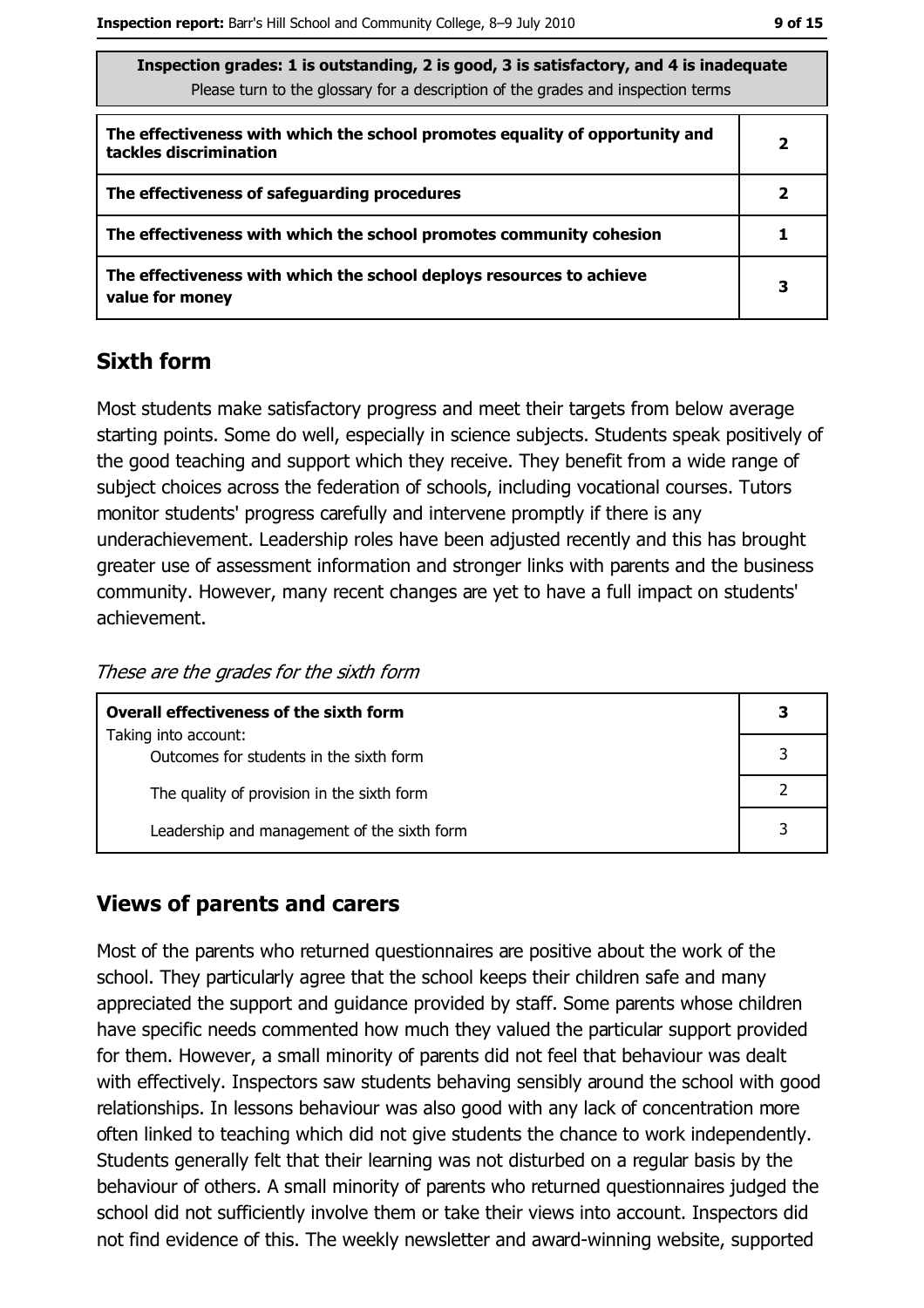by a text-messaging service, promote the work of the school and communicate key messages to parents. There are also regular opportunities for parents to find out about their child's progress. The school uses a questionnaire to seek parents' views and evaluates their satisfaction with provision.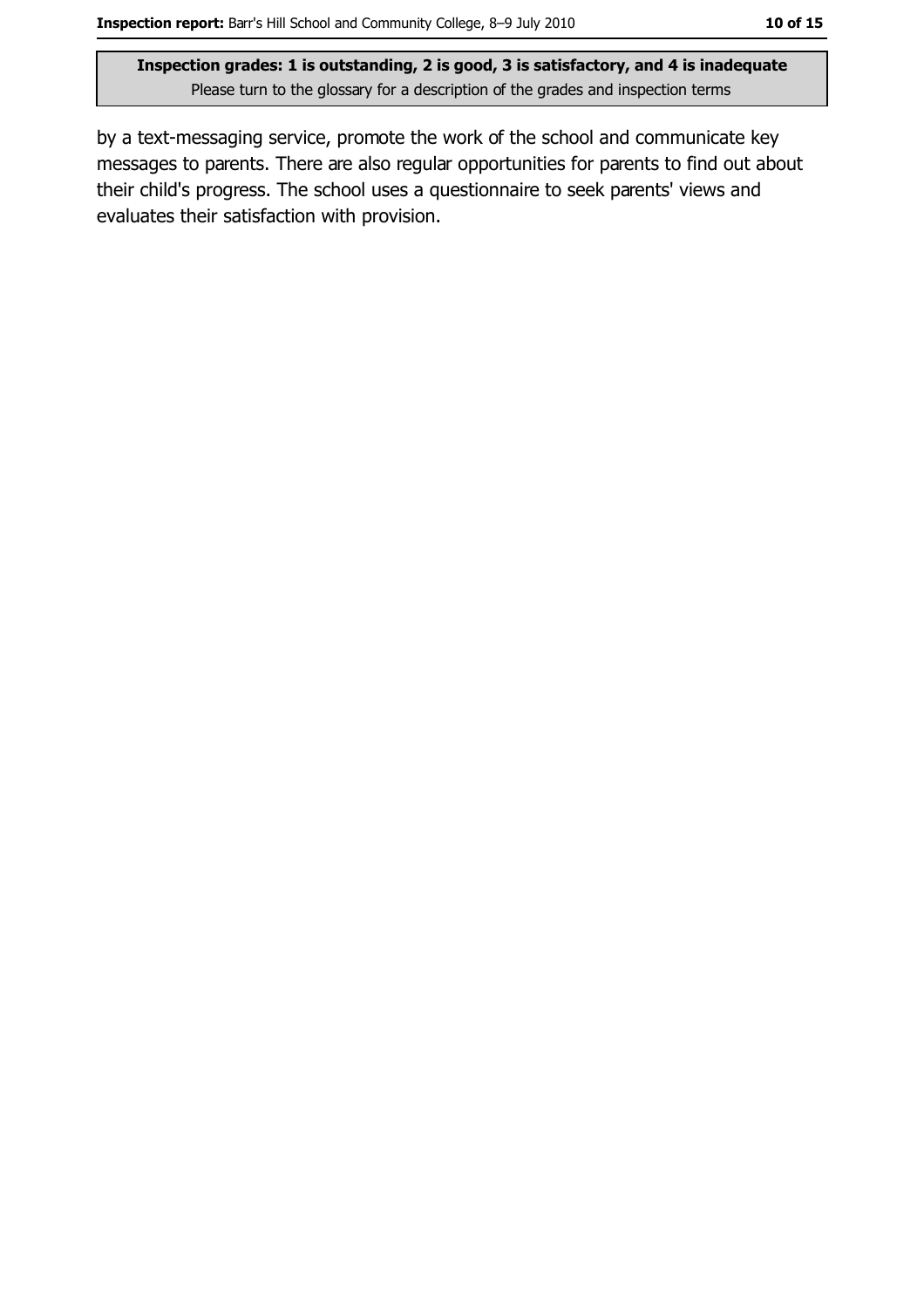#### Responses from parents and carers to Ofsted's questionnaire

Ofsted invited all the registered parents and carers of pupils registered at Barr's Hill School and Community College to complete a questionnaire about their views of the school.

In the questionnaire, parents and carers were asked to record how strongly they agreed with 13 statements about the school. The inspection team received 178 completed questionnaires by the end of the on-site inspection. In total, there are 745 pupils registered at the school.

| <b>Statements</b>                                                                                                                                                                                                                                       | <b>Strongly</b><br><b>Agree</b> |               | <b>Agree</b> |               |              | <b>Disagree</b> |                | <b>Strongly</b><br>disagree |
|---------------------------------------------------------------------------------------------------------------------------------------------------------------------------------------------------------------------------------------------------------|---------------------------------|---------------|--------------|---------------|--------------|-----------------|----------------|-----------------------------|
|                                                                                                                                                                                                                                                         | <b>Total</b>                    | $\frac{0}{0}$ | <b>Total</b> | $\frac{0}{0}$ | <b>Total</b> | $\frac{0}{0}$   | <b>Total</b>   | $\frac{0}{0}$               |
| My child enjoys school                                                                                                                                                                                                                                  | 39                              | 22            | 116          | 65            | 15           | 8               | 6              | 3                           |
| The school keeps my child<br>safe                                                                                                                                                                                                                       | 47                              | 26            | 114          | 64            | 10           | 6               | $\overline{2}$ | $\mathbf{1}$                |
| The school informs me<br>about my child's progress                                                                                                                                                                                                      | 61                              | 34            | 89           | 50            | 18           | 10              | 5              | 3                           |
| My child is making enough<br>progress at this school                                                                                                                                                                                                    | 46                              | 26            | 106          | 60            | 20           | 11              | 1              | $\mathbf{1}$                |
| The teaching is good at this<br>school                                                                                                                                                                                                                  | 40                              | 22            | 107          | 60            | 21           | 12              | 1              | $\mathbf{1}$                |
| The school helps me to<br>support my child's learning                                                                                                                                                                                                   | 38                              | 21            | 103          | 58            | 32           | 18              | $\mathbf{1}$   | $\mathbf{1}$                |
| The school helps my child to<br>have a healthy lifestyle                                                                                                                                                                                                | 24                              | 13            | 113          | 63            | 31           | 17              | 3              | $\overline{2}$              |
| The school makes sure that<br>my child is well prepared for<br>the future (for example<br>changing year group,<br>changing school, and for<br>children who are finishing<br>school, entering further or<br>higher education, or<br>entering employment) | 43                              | 24            | 104          | 58            | 21           | 12              | $\mathbf{1}$   | $\mathbf{1}$                |
| The school meets my child's<br>particular needs                                                                                                                                                                                                         | 36                              | 20            | 107          | 60            | 22           | 12              | 6              | 3                           |
| The school deals effectively<br>with unacceptable behaviour                                                                                                                                                                                             | 42                              | 24            | 89           | 50            | 33           | 19              | 9              | 5                           |
| The school takes account of<br>my suggestions and<br>concerns                                                                                                                                                                                           | 27                              | 15            | 101          | 57            | 30           | 17              | 5              | 3                           |
| The school is led and<br>managed effectively                                                                                                                                                                                                            | 38                              | 21            | 106          | 60            | 16           | 9               | $\overline{4}$ | $\overline{2}$              |
| Overall, I am happy with my<br>child's experience at this<br>school                                                                                                                                                                                     | 61                              | 34            | 90           | 51            | 18           | 10              | 3              | $\overline{2}$              |

The table above summarises the responses that parents and carers made to each statement. The percentages indicate the proportion of parents and carers giving that response out of the total number of completed questionnaires. Where one or more parents and carers chose not to answer a particular question, the percentages will not add up to 100%.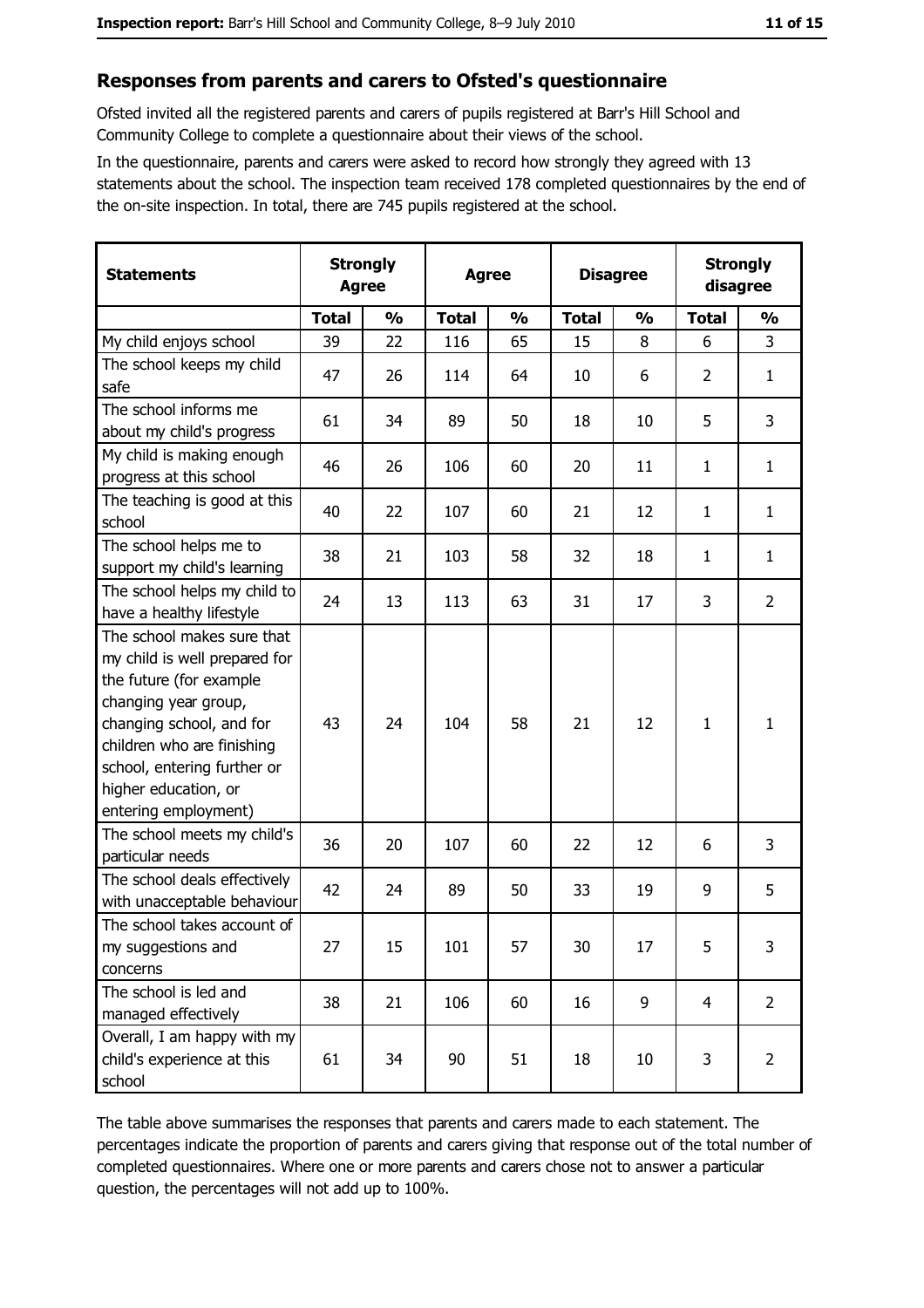# Glossary

| Grade   | <b>Judgement</b> | <b>Description</b>                                                                                                                                                                                                               |
|---------|------------------|----------------------------------------------------------------------------------------------------------------------------------------------------------------------------------------------------------------------------------|
| Grade 1 | Outstanding      | These features are highly effective. An oustanding<br>school provides exceptionally well for its pupils' needs.                                                                                                                  |
| Grade 2 | Good             | These are very positive features of a school. A school<br>that is good is serving its pupils well.                                                                                                                               |
| Grade 3 | Satisfactory     | These features are of reasonable quality. A satisfactory<br>school is providing adequately for its pupils.                                                                                                                       |
| Grade 4 | Inadequate       | These features are not of an acceptable standard. An<br>inadequate school needs to make significant<br>improvement in order to meet the needs of its pupils.<br>Ofsted inspectors will make further visits until it<br>improves. |

# What inspection judgements mean

## **Overall effectiveness of schools**

|                       | Overall effectiveness judgement (percentage of<br>schools) |      |                     |                   |
|-----------------------|------------------------------------------------------------|------|---------------------|-------------------|
| <b>Type of school</b> | <b>Outstanding</b>                                         | Good | <b>Satisfactory</b> | <b>Inadequate</b> |
| Nursery schools       | 51                                                         | 45   | 0                   | 4                 |
| Primary schools       | 6                                                          | 41   | 42                  | 10                |
| Secondary schools     | 8                                                          | 34   | 44                  | 14                |
| Sixth forms           | 10                                                         | 37   | 50                  | 3                 |
| Special schools       | 32                                                         | 38   | 25                  | 5                 |
| Pupil referral units  | 12                                                         | 43   | 31                  | 14                |
| All schools           | 9                                                          | 40   | 40                  | 10                |

New school inspection arrangements were introduced on 1 September 2009. This means that inspectors now make some additional judgements that were not made previously.

The data in the table above is for the period 1 September to 31 December 2009 and is the most recently published data available (see www.ofsted.gov.uk). Please note that the sample of schools inspected during the autumn term 2009 was not representative of all schools nationally, as weaker schools are inspected more frequently than good or outstanding schools.

Percentages are rounded and do not always add exactly to 100. Secondary school figures include those that have sixth forms, and sixth form figures include only the data specifically for sixth form inspection judgements.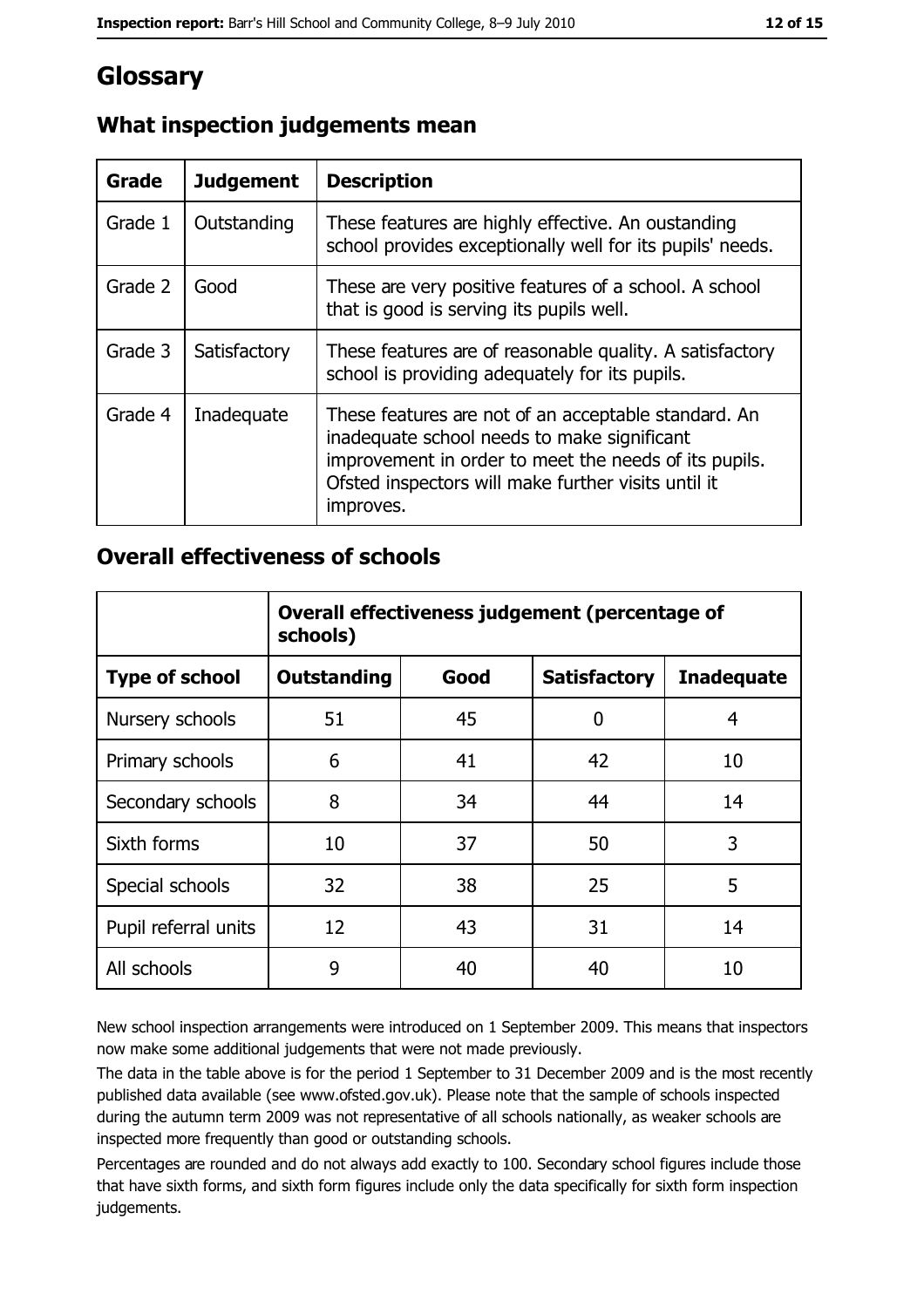# **Common terminology used by inspectors**

| Achievement:                  | the progress and success of a pupil in<br>their learning, development or training.                                                                                                                                                                                                                           |  |  |
|-------------------------------|--------------------------------------------------------------------------------------------------------------------------------------------------------------------------------------------------------------------------------------------------------------------------------------------------------------|--|--|
| Attainment:                   | the standard of the pupils' work shown by<br>test and examination results and in<br>lessons.                                                                                                                                                                                                                 |  |  |
| Capacity to improve:          | the proven ability of the school to<br>continue improving. Inspectors base this<br>judgement on what the school has<br>accomplished so far and on the quality of<br>its systems to maintain improvement.                                                                                                     |  |  |
| Leadership and management:    | the contribution of all the staff with<br>responsibilities, not just the headteacher,<br>to identifying priorities, directing and<br>motivating staff and running the school.                                                                                                                                |  |  |
| Learning:                     | how well pupils acquire knowledge,<br>develop their understanding, learn and<br>practise skills and are developing their<br>competence as learners.                                                                                                                                                          |  |  |
| <b>Overall effectiveness:</b> | inspectors form a judgement on a school's<br>overall effectiveness based on the findings<br>from their inspection of the school. The<br>following judgements, in particular,<br>influence what the overall effectiveness<br>judgement will be.                                                               |  |  |
|                               | The school's capacity for sustained<br>improvement.<br>Outcomes for individuals and groups<br>of pupils.<br>The quality of teaching.<br>The extent to which the curriculum<br>meets pupil's needs, including where<br>relevant, through partnerships.<br>The effectiveness of care, guidance<br>and support. |  |  |
| Progress:                     | the rate at which pupils are learning in<br>lessons and over longer periods of time. It<br>is often measured by comparing the<br>pupils' attainment at the end of a key<br>stage with their attainment when they<br>started.                                                                                 |  |  |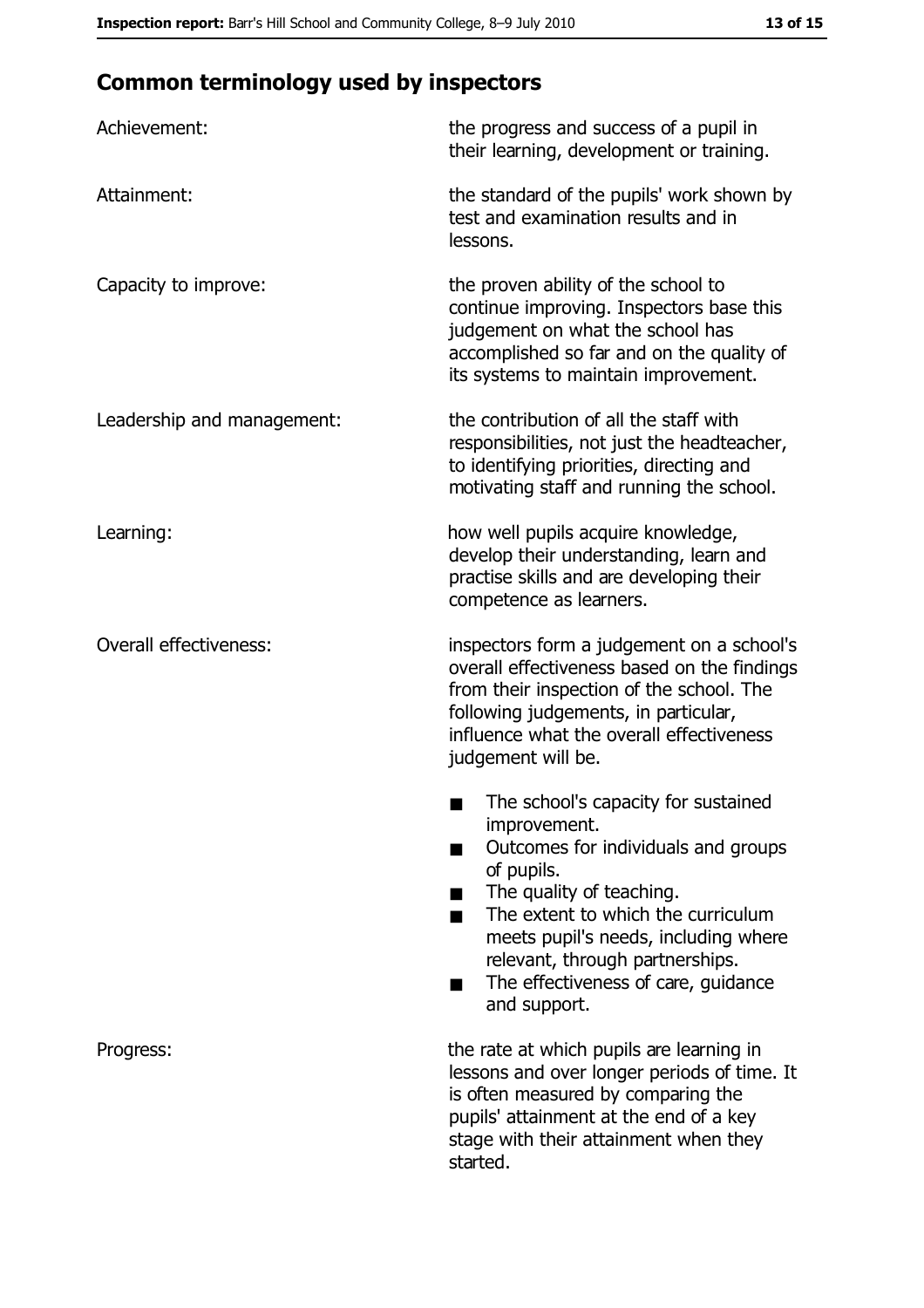This letter is provided for the school, parents and carers to share with their children. It describes Ofsted's main findings from the inspection of their school.



#### 12 July 2010

Dear Students

Inspection of Barr's Hill School and Community College, Coventry, CV1 4BU

Thank you for the welcome you gave us when we visited your school. We enjoyed talking to you in lessons, meetings and at breaks. Thanks also to those of you who filled in a questionnaire. Your views helped us to find out about the school. This letter is to tell you what we found out on our inspection.

Your school provides you with a satisfactory education and it has many good features. Results for Year 11 students and the sixth form are improving. This has been particularly true in science but is also beginning to be the case in English and mathematics. You are making good progress. You generally behave well in lessons and around the school. You try hard and enjoy learning when you are given practical tasks or challenged to solve problems. Your attendance is good. You told us that you feel safe and that any bullying is dealt with effectively by staff. We saw that you get on well together and respect each other although you come from many different backgrounds. You benefit from a wide range of subjects, especially in Key Stage 4 and the sixth form. The teaching you receive is mostly good and you know how well you are doing.

We asked the school to improve in some areas. We recommended teachers help you with your literacy and numeracy skills in all subjects. This should lead to more of you achieving a GCSE grade C or better in both English and mathematics. We asked your teachers to give you more opportunities to apply your skills in practical activities and through solving problems. You can help by taking up that challenge. We also asked your teachers to assess how well you are doing in lessons and adjust work to take this into account, and also to give you clear feedback on how to improve your work. We suggested that teachers review teaching and outcomes in their subject areas more regularly and systematically.

I am confident that your school will continue to improve. I wish you success in the future.

Yours sincerely Martin Cragg Her Majesty's Inspector